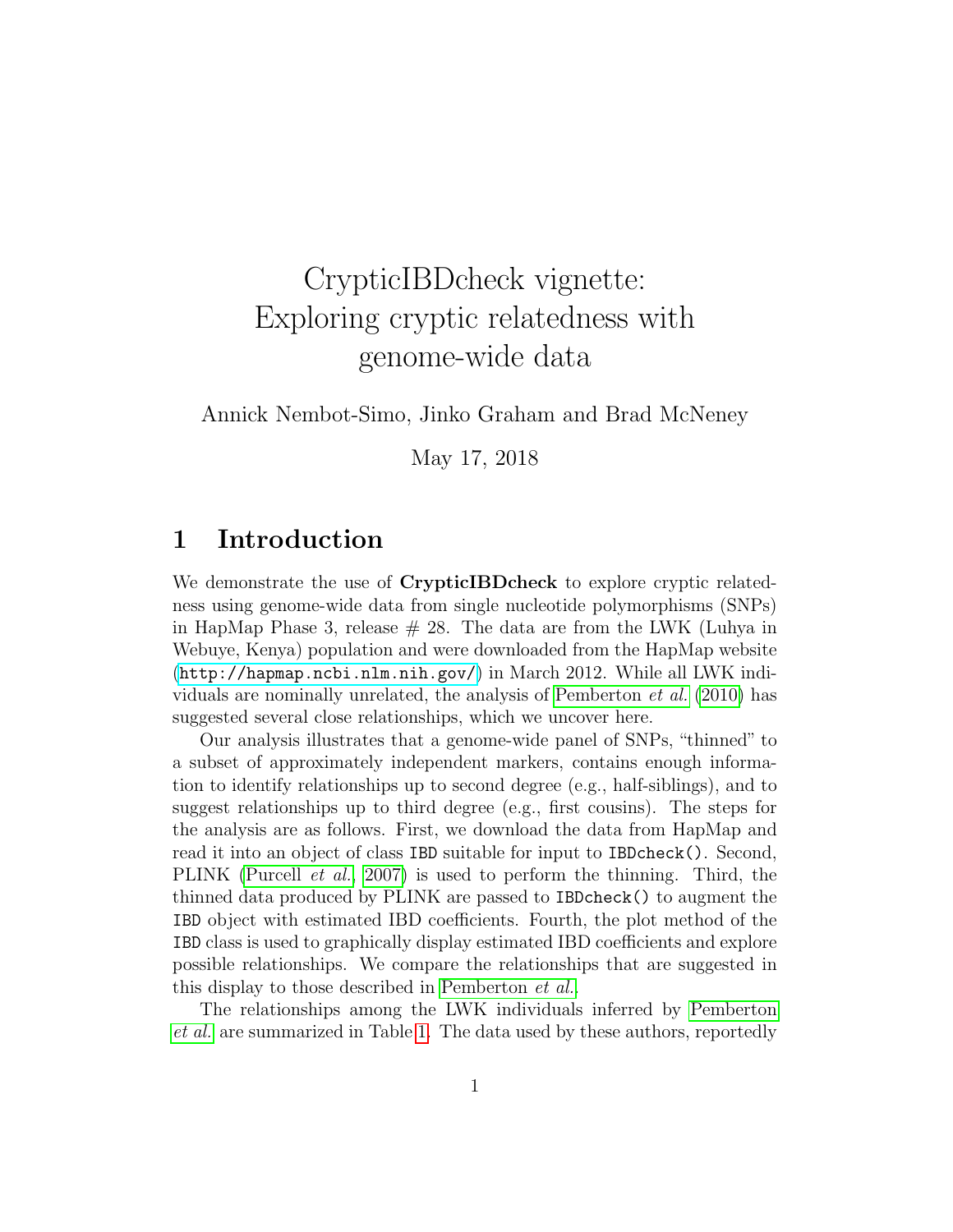Table 1: Relationships among LWK individuals identified by [Pemberton](#page-10-0) et al. [\(2010\)](#page-10-0) based on data downloaded on September 9, 2009. Individuals who are not available as of March 2012 are marked with an asterisk.

| First Individual | Second Individual | Relationship     |
|------------------|-------------------|------------------|
| NA19381          | NA19382           | parent-offspring |
| NA19432*         | NA19434           | parent-offspring |
| NA19432*         | NA19444           | parent-offspring |
| NA19470          | NA19469           | parent-offspring |
| NA19046          | NA19045*          | full sibling     |
| NA19352          | NA19347           | full sibling     |
| NA19374          | NA19373           | full sibling     |
| NA19397          | NA19396           | full sibling     |
| NA19434          | NA19444           | full sibling     |
| NA19470          | NA19443           | full sibling     |
| NA19027          | NA19311           | second degree    |
| NA19334          | NA19313           | second degree    |
| NA19380          | NA19382           | second degree    |
| NA19443          | NA19469           | second degree    |
|                  |                   |                  |

downloaded in September 2009, would be from HapMap realease #27. Not all of the individuals in the [Pemberton](#page-10-0) et al. dataset are present in the current HapMap release  $\#28$ . Excluding pairs where one member is not currently available leaves 2 parent-offspring, 5 full sibling and 4 second degree (half sibling, grandparent-grandchild or avuncular) relationships.

## 2 Downloading the HapMap data

We use functions from the chopsticks package [\(Leung, 2011\)](#page-10-2) to download data from the HapMap website. chopsticks (formerly snpMatrix) is automatically loaded with CrypticIBDcheck:

### > library(CrypticIBDcheck)

chopsticks implements the snp.matrix class, a data structure that compactly represents SNP genotype data, allowing storage and manipulation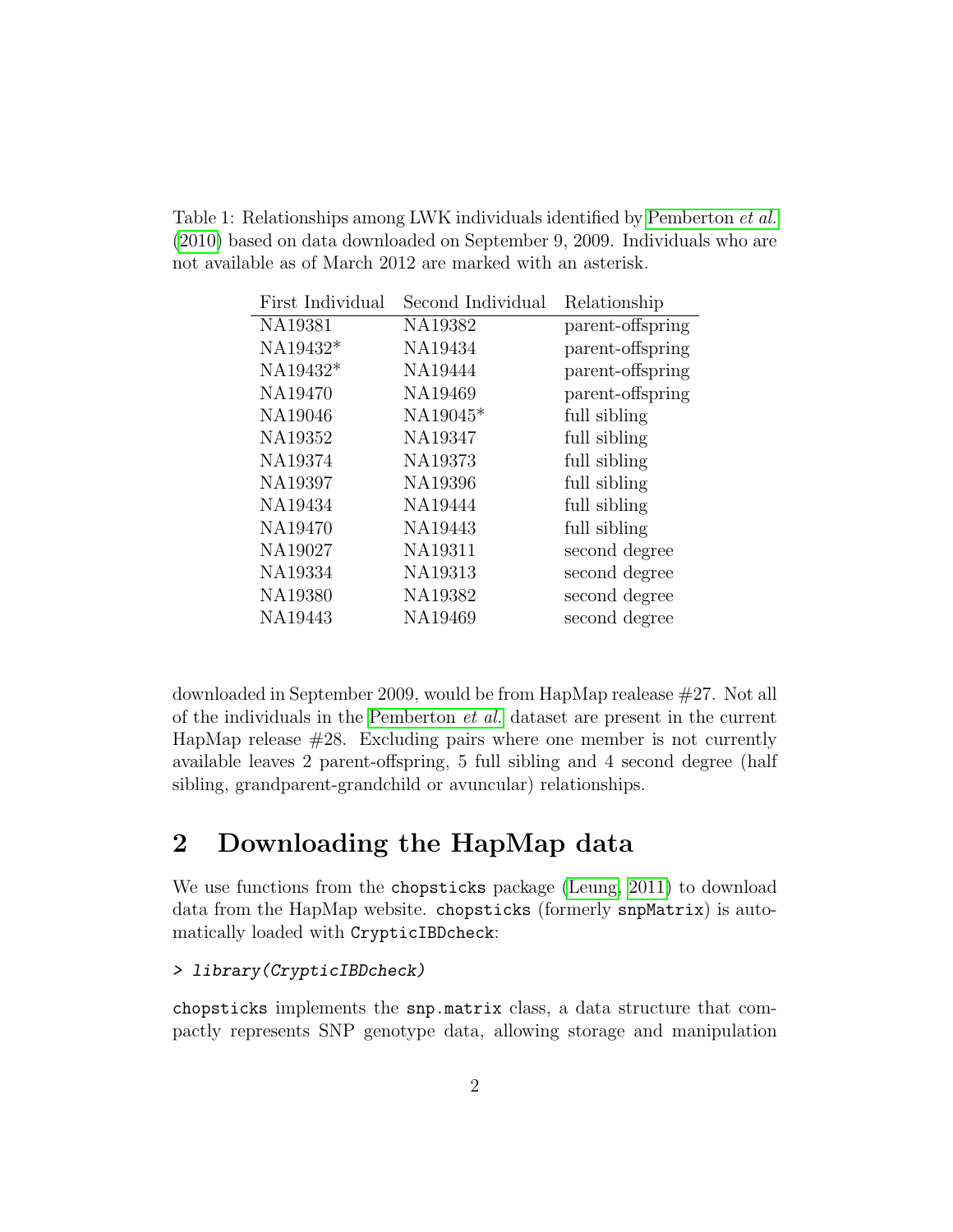of genome-wide datasets in R. A snp.matrix object is a matrix comprised of genotyes stored as objects of type raw. Genotypes are coded as 0, 1 or 2 copies of an index allele, taken to be the first in an alphabetical list of the two alleles at the SNP. Rows of the matrix correspond to subjects and columns to SNPs. The snp.matrix object cannot include auxiliary data on either subjects or SNPs. Such information may be stored in data frames that are separate from the snp.matrix object. Though there is no formal support for these auxiliary data frames, they are used frequently in the documentation and examples of the chopsticks package, and are given the names subject.support and snp.support for information on subjects and SNPs, respectively.

We download the genotype data for each autosome from the HapMap repository with the read.HapMap.data function of chopsticks:

```
> lwkdat \leq vector(mode = "list", length = 22)
> names(lwkdat) <- paste("chr", 1:22, sep = "")
> for (i in 1:22) {
+ uu <- paste("http://hapmap.ncbi.nlm.nih.gov/downloads/genotypes/",
+ "latest_phaseIII_ncbi_b36/hapmap_format/polymorphic/genotypes_chr",
+ i, "_LWK_phase3.2_nr.b36_fwd.txt.gz", sep = "")
+ lwkdat[[i]] <- read.HapMap.data(uu)
+ }
```
All URLs listed in this vignette were valid at the time of writing (April 2012), but are subject to change. Each list element lwkdat[[i]], for chromosome i, will itself be a list, with components snp.data and snp.support. The component snp.data is a snp.matrix object, while snp.support is a data frame that contains information on each SNP such as its alleles and physical map position. A subject.support data frame is not created by read.HapMap.data, but the Appendix outlines an approach to create one yourself, if necessary.

We can now combine data from the different chromosomes:

```
> snp.data <- lwkdat[[1]]$snp.data
> snp.support <- lwkdat[[1]]$snp.support[, c("Chromosome", "Position")]
> for (i in 2:22) {
+ snp.data <- cbind(snp.data, lwkdat[[i]]$snp.data)
+ snp.support <- rbind(snp.support, lwkdat[[i]]$snp.support[,
+ c("Chromosome", "Position")])
+ }
```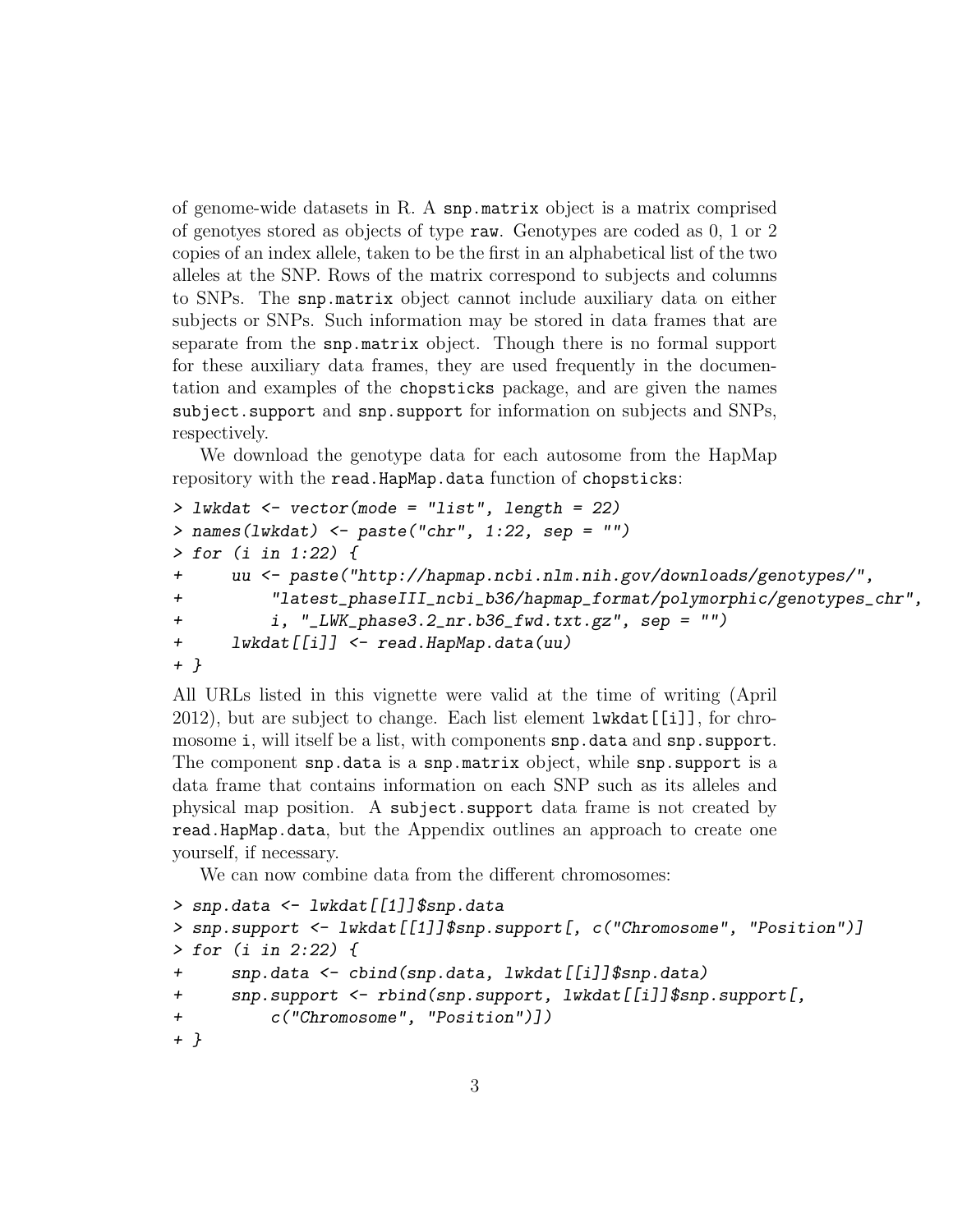and remove SNPs with multiple map positions:

```
> dd <- duplicated(snp.support)
> snp.support <- snp.support[!dd, ]
> snp.data <- snp.data[, !dd]
```
Finally, we may use the function new.IBD() to create an object of class IBD. We consider all members of the sample to be randomly sampled from the population, so that they will all be used by IBDcheck() to estimate conditional IBS probabilities.

```
> dat <- new.IBD(snp.data, Chromosome = snp.support$Chromosome,
+ Position = snp.support$Position, popsam = rep(TRUE, nrow(snp.data)))
```
## <span id="page-3-0"></span>3 Using PLINK to thin the marker set

We use PLINK's facilities for linkage-disequilibrium-based SNP pruning to thin the marker set to one in which all SNPs are approximately independent of each other. In what follows we assume that PLINK is available on the user's system and is part of their path. To verify that PLINK is available, type the following from R:

#### > system("plink --no-web --help")

You should see a summary of the program's help options. CrypticIBDcheck does not include any formal interface with PLINK. Instead, we have written a convenience function called thin that can be used to call PLINK and perform the thinning. The source code for thin is contained in the scripts directory of the package, and can be source()'d into an R session with:

### > source(file.path(system.file(package = "CrypticIBDcheck"), "scripts", + "thin.R"))

The first argument to thin is an IBD object. The remaining arguments, win, shift and r2thresh, are passed to PLINK to control how the thinning is done. PLINK's algorithm for selecting SNPs to be removed is a moving window approach comprised of the following steps:

1. Fix a window of width win.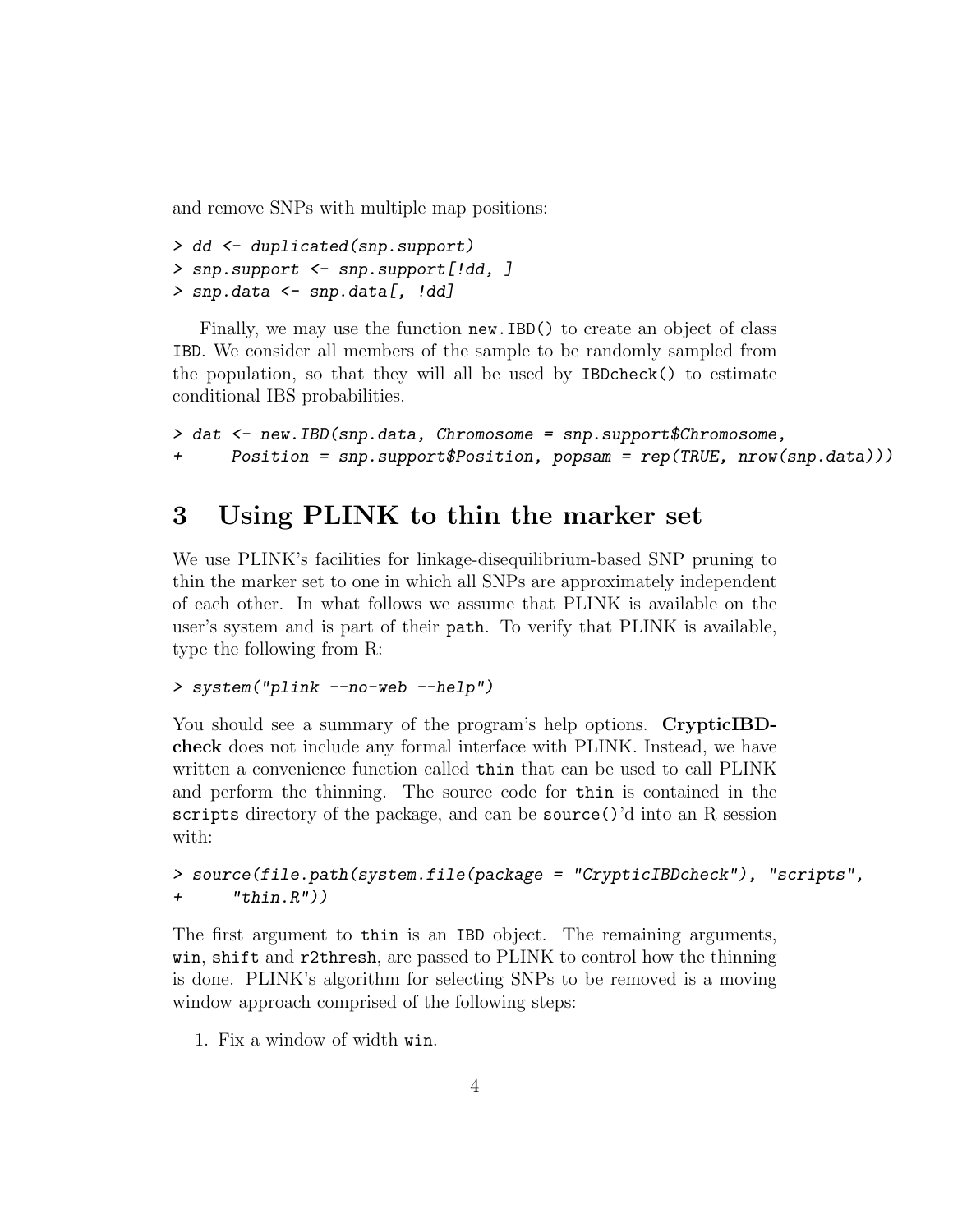- 2. Calculate pairwise squared allelic correlations  $r^2$  for all SNPs in the window.
- 3. For each pair with allelic correlation greater than the threshold r2thresh, discard one member of the pair. (There is some ambiguity in the PLINK documentation about the how this step is implemented.)
- 4. Move the window by shift SNPs and repeat steps 1-3.

In the PLINK documentation, Section 10, there is an example that suggests values win=100, shift=25 and r2thresh=0.2. In gene-drop simulations, we have found that a much stricter r2thresh of between 0.005 and 0.01 is required to reduce dependence between markers for inferring cryptic relatedness with genome-wide SNP data. The IBD object dat can be thinned with an r2thresh value of 0.005 as follows:

```
> t.dat \le thin(dat, win = 100, shift = 25, r2thresh = 0.005)
```
Each call to thin() will create, and subsequently delete, the following files in the user's working directory: mydata.ped, mydata.map, plink.log, plink.prune.in, and plink.prune.out.

## 4 Using IBDcheck() to estimate IBD coefficients

We use IBDcheck() to estimate IBD coefficients for pairs of study subjects and for pairs of simulated subjects. The simulated relationships considered in this example are: MZ twins/duplicates, parent-offspring, full siblings, half siblings, and first cousins. In addition, pairs of unrelated subjects are simulated. The arguments to IBDcheck() are: (i) an IBD object; (ii) a list of parameters that controls QC filtering, created by the filter.control() function; and (iii) a list of parameters that controls the simulations, created by the sim.control() function. The last two arguments are optional, and if not specified are given default values described in the help files of filter.control() and sim.control(). We leave the QC filtering options at their default values. We specify that an LD model need not be fit, and specify the relationships to simulate as follows: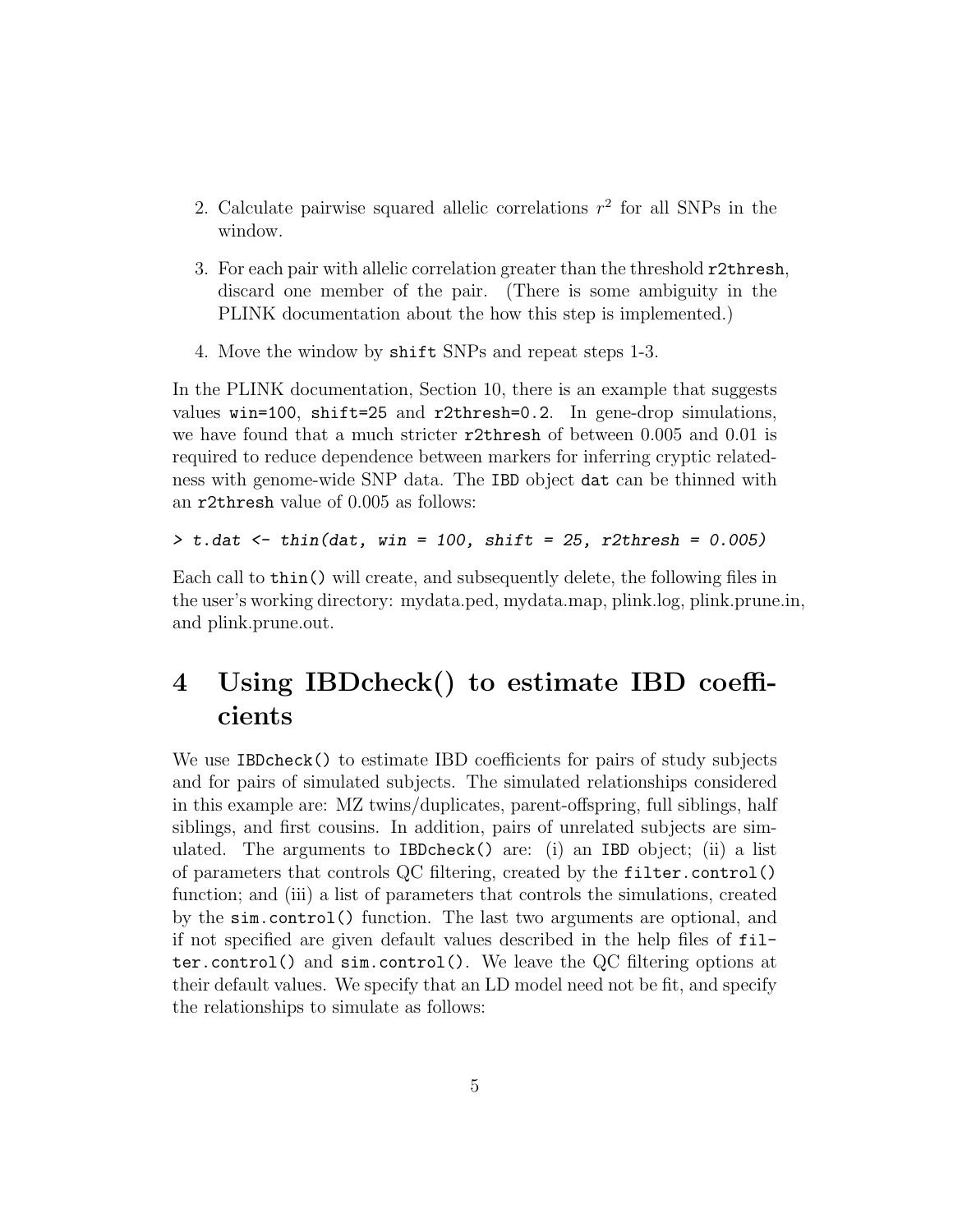```
> ss <- sim.control(simulate = TRUE, fitLD = FALSE, rships = c("unrelated",
+ "MZtwins", "parent-offspring", "full-sibs", "half-sibs",
+ "cousins"), nsim = rep(200, 6))
> cibd <- IBDcheck(t.dat, simparams = ss)
```
On Unix-like systems, the call to IBDcheck() will print the following warning for each chromosome of data:

Warning: parameter file has no LD model appended. Assuming linkage equilirbiurm and given allele frequencies.

These warnings are to be expected and can be ignored.

## 5 Plotting the IBD object

We can now plot the IBD object cibd as follows:

#### > ibdpairs <- plot(cibd)

In this example, the plotting function produces six plots, shown in Figures [1–](#page-6-0)[3,](#page-7-0) and an output data frame ibdpairs that contains information on study pairs flagged by the last four plots in Figures [2](#page-7-1) and [3:](#page-7-0)

|                 |  |                                          | member1 member2 pz0 pz1 relationship                   |
|-----------------|--|------------------------------------------|--------------------------------------------------------|
| 1               |  |                                          | NA19381 NA19382 0.004458855 1.0024774 parent-offspring |
| $\overline{2}$  |  |                                          | NA19470 NA19469 0.007283001 1.0123109 parent-offspring |
| 3               |  | NA19470 NA19443 0.249534110 0.4864767    | full sibs                                              |
| 4               |  | NA19397 NA19396 0.236143770 0.5230856    | full sibs                                              |
| 5               |  | NA19352 NA19347 0.229077961 0.5164333    | full sibs                                              |
| 6               |  | NA19434 NA19444 0.265322306 0.5164379    | full sibs                                              |
| $7\overline{ }$ |  | NA19374 NA19373 0.228584986 0.5114019    | full sibs                                              |
| 8               |  | NA19027 NA19311 0.484353454 0.5088007    | half sibs                                              |
| 9               |  | NA19334 NA19313 0.500990846 0.5092976    | half sibs                                              |
|                 |  | 10 NA19443 NA19469 0.541079762 0.4624135 | half sibs                                              |
|                 |  | 11 NA19380 NA19382 0.444633963 0.5613230 | half sibs                                              |
|                 |  | 12 NA19380 NA19381 0.660470086 0.3343943 | cousins                                                |
|                 |  | 13 NA19397 NA19350 0.846029547 0.1581139 | cousins                                                |
|                 |  | 14 NA19028 NA19385 0.860153761 0.1434600 | cousins                                                |
|                 |  | 15 NA19359 NA19309 0.681516041 0.3286831 | cousins                                                |
|                 |  | 16 NA19452 NA19451 0.765855213 0.2496486 | cousins                                                |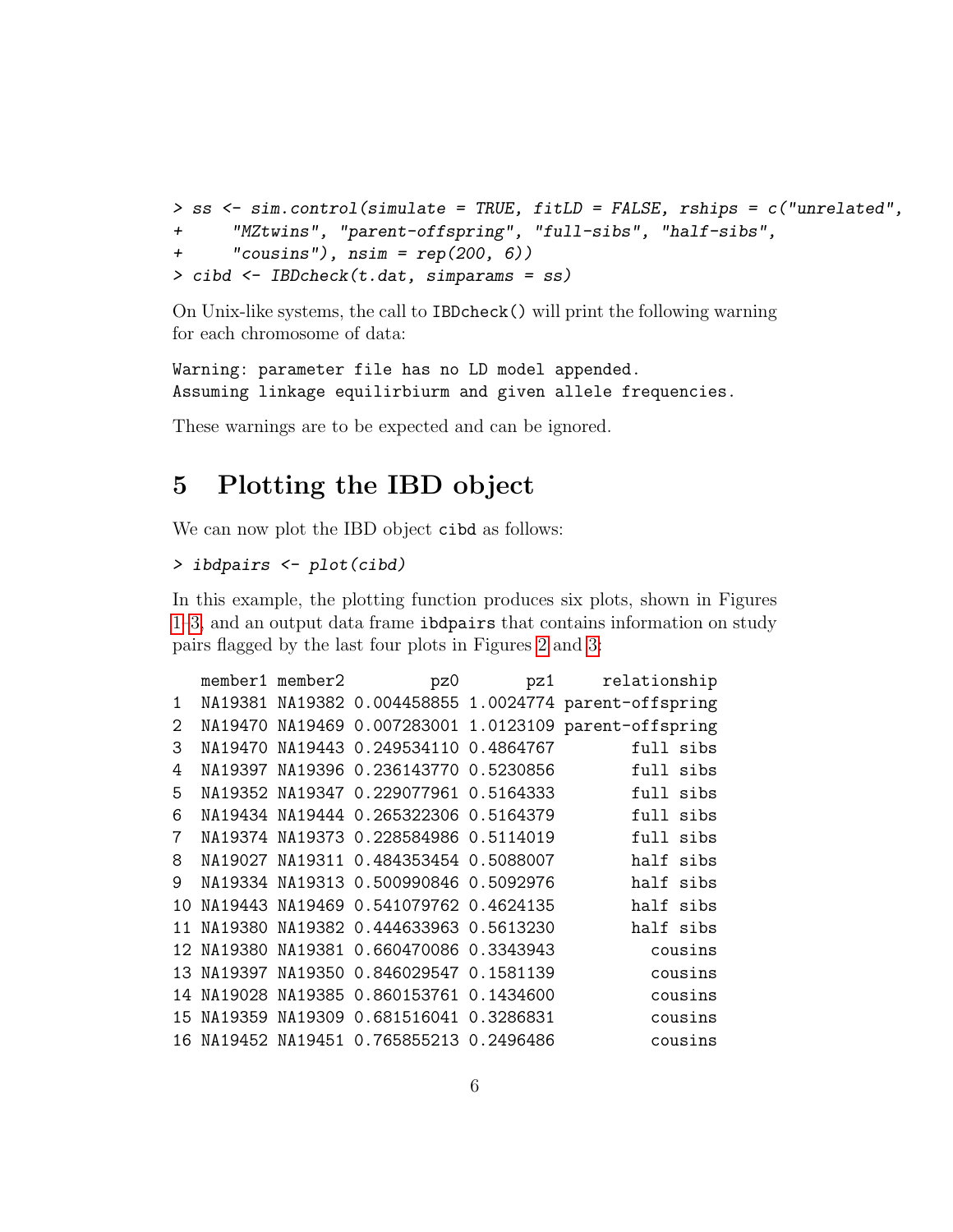The first plot to appear (Figure [1,](#page-6-0) left panel) is non-clickable and shows the estimated IBD coefficients for all pairs of study subjects, along with the prediction ellipse for unrelated, simulated pairs. Subsequent plots (Figure [1,](#page-6-0) right panel and all of Figures [2](#page-7-1) and [3\)](#page-7-0) are clickable and correspond to each relationship requested in the call to IBDcheck(). These relationship-specific plots are for identifying pairs of study subjects which could have the relationship. The plotting regions are restricted to the neighborhood of the prediction ellipse for the simulated pairs of that relationship, which is also drawn. If, however, the plotting region overlaps with the prediction ellipse for simulated unrelated pairs, the ellipse for simulated unrelated pairs is drawn as well. Points falling within the prediction ellipse for the relationship and outside the prediction ellipse for unrelated pairs are automatically flagged. In addition, users may click on points of study pairs that appear to be related but are not automatically flagged, such as the apparent parent-offspring pair NA19470:NA19469 that appears just outside the prediction ellipse for simulated parent-offspring pairs. The data frame ibdpairs is comprised of information on pairs that have been flagged on the different plots, either automatically or interactively by the user through clicking the mouse.



<span id="page-6-0"></span>Figure 1: All observed pairs with the prediction ellipse for unrelated pairs (left panel) superposed, and the prediction ellipse for MZ twins/duplicates (right panel). There are no estimated IBD coefficients in the vicinity of the prediction ellipse for MZ twins/duplicates.

The pairs of subjects identified by plotting the IBD object cibd include all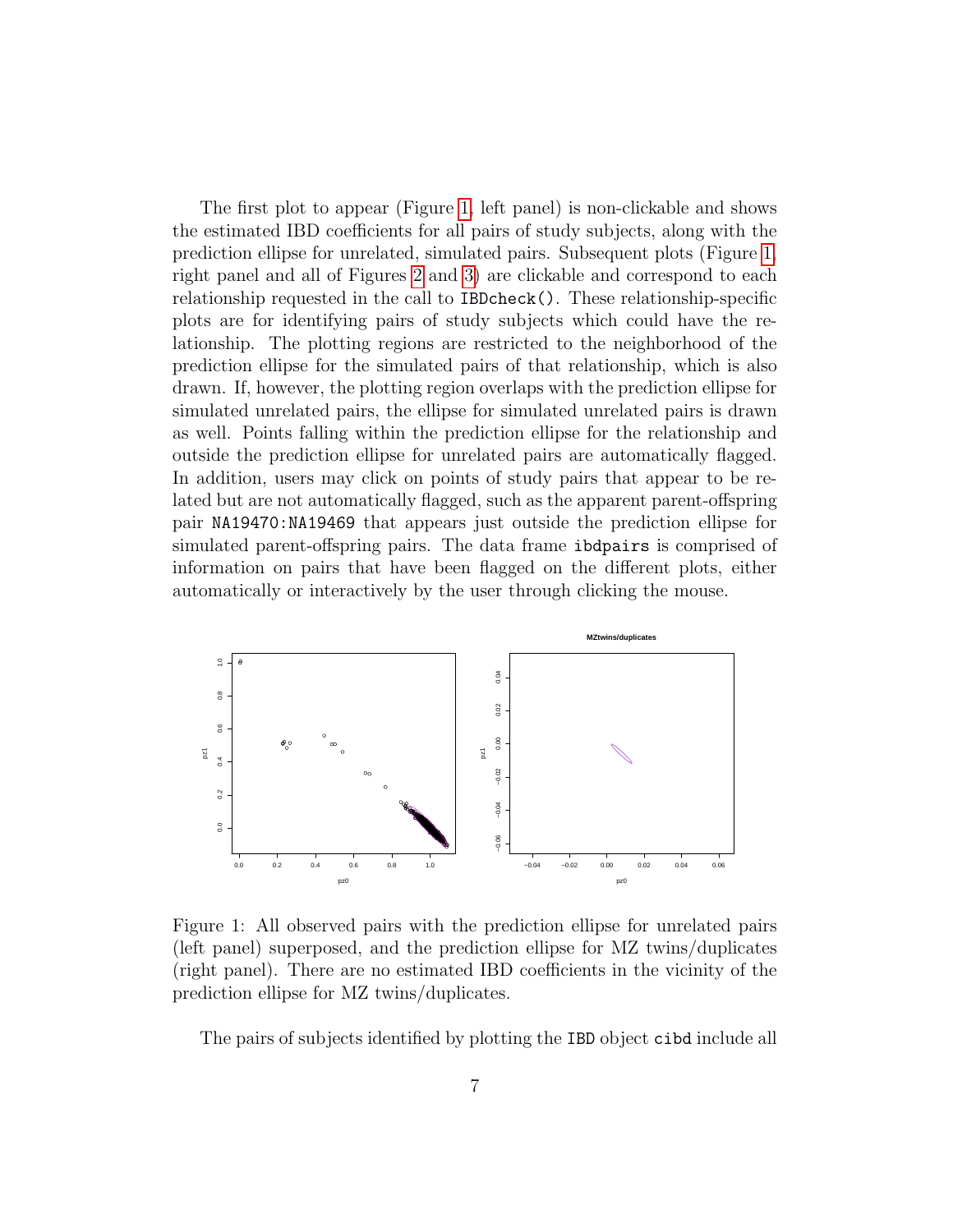

<span id="page-7-1"></span>Figure 2: Observed pairs with prediction ellipses for parent-offspring pairs (left panel) and full siblings (right panel) superposed.



<span id="page-7-0"></span>Figure 3: Observed pairs with prediction ellipses for second degree relative pairs such as half sibling (left panel) and third degree relative pairs such as first cousins (right panel) superposed. In the right panel, the prediction ellipse based on pairs of unrelated pairs of subjects (magenta line) appears in the bottom-right of the plot.

parent-offspring, full sibling and second order relationships in the currentlyavailable LWK sample that were identified by [Pemberton](#page-10-0) et al.. These au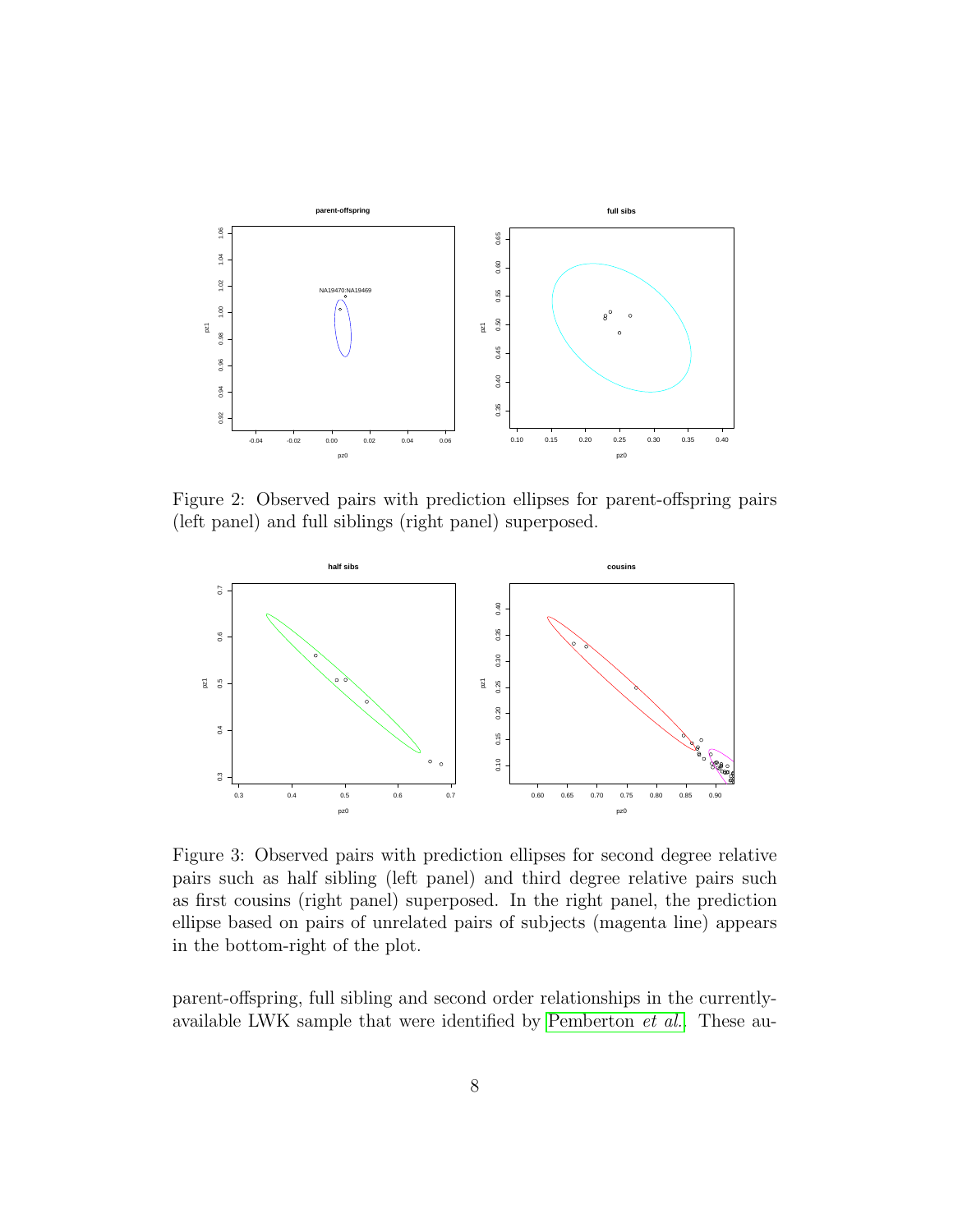thors did not attempt to identify first cousins, because the likelihood method they used is not considered to be reliable for inference of cousin relationships [\(Boehnke and Cox, 1997;](#page-10-3) [Epstein](#page-10-4) et al., [2000\)](#page-10-4). The graphical approach of CrypticIBDcheck is exploratory rather than inferential, and allows the user to informally explore possible first-cousin relationships. The following pairs were identified as potential first cousins (rearranged from the original output for convenience):

| member1 member2 | pz0                                   | pz1 | relationship |
|-----------------|---------------------------------------|-----|--------------|
|                 | NA19380 NA19381 0.660470086 0.3343943 |     | cousins      |
|                 | NA19359 NA19309 0.681516041 0.3286831 |     | cousins      |
|                 | NA19452 NA19451 0.765855213 0.2496486 |     | cousins      |
|                 | NA19397 NA19350 0.846029547 0.1581139 |     | cousins      |
|                 | NA19028 NA19385 0.860153761 0.1434600 |     | cousins      |

It seems plausible that the first three pairs are relatives, as their estimated IBD coefficients are clearly separated from the magenta prediction ellipse for unrelated pairs that appears in the bottom-right of the display in the right panel of Figure [3.](#page-7-0) However, the last two pairs in this list are not clearly separated from the cloud of points in and around the prediction ellipse for unrelated pairs, and may be unrelated pairs whose estimated IBD coefficients fall in the tail of that distribution.

### 6 Summary

In this vignette we have shown how to use CrypticIBDcheck to explore cryptic relatedness with genome-wide SNP data from the HapMap LWK sample. The full panel of 1,475,584 SNPs was aggresively thinned to an approximately independent subset of size 14,289, from which IBD coefficients were estimated. The exploratory display of these estimated IBD coefficients, along with those from simulated pairs of known relationship, enabled us to identify all close relationships in the currently-available LWK data described in [Pemberton](#page-10-0) et al. [\(2010\)](#page-10-0). In addition, our exploratory approach was able to suggest three possible first-cousin relationships that were not identified by [Pemberton](#page-10-0) et al., due to limitations of the formal likelihood-based methods they used.

In our simulations, we have found that correctly specifying the underlying LD model is important for getting the reference clusters right. For example,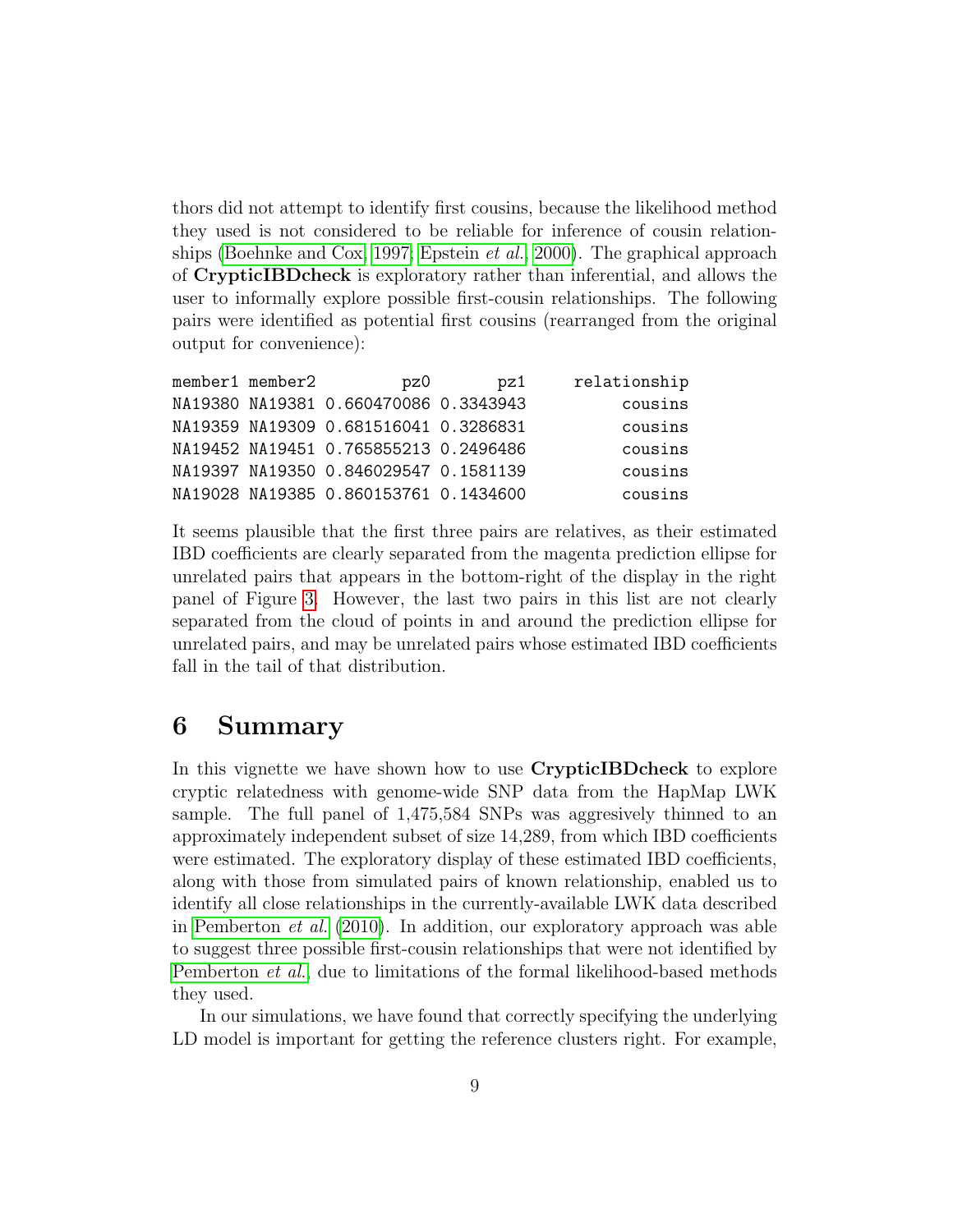with dense genome-wide SNPs, when pairs from parent-offspring or halfsibling (i.e., unilineal) relationships are simulated under a mis-specified model of linkage equilibrium, their estimated coefficients for two alleles IBD tend to be slightly positive, even though the true IBD coefficients are zero. On the IBD plot, this has the effect of shifting reference clusters for half-siblings down and to the left, away from the diagonal line of slope −1 where they should lie. For parent-offspring pairs, the reference clusters are shifted downwards. This shifting problem is eliminated by aggresively thinning the SNPs to an approximately independent set, as discussed in Section [3.](#page-3-0)

For genome-wide data, an alternate approach to exploring cryptic relatedness is described in Section 5.2 of the DataCleaning vignette in the GWASTools Bioconductor package [\(Gogarten](#page-10-5) *et al.*, [2012\)](#page-10-5). The ibdPlot() function of GWASTools treats estimates of IBD coefficients as observed values and uses results from [Hill and Weir](#page-10-6) [\(2011\)](#page-10-6) on the moments of the distribution of IBD coefficients to produce reference clusters. Ad hoc inflations of these clusters are suggested to account for the fact that IBD coefficients must be estimated.

## 7 Appendix

In this vignette, additional information on subjects is not needed and so there is no need to create a subject.support data frame. However, for other HapMap populations comprised of mother-father-offspring trios, such as CEU (Utah residents with Northern and Western European ancestry from the CEPH collection), information on known relationships would be required to explore cryptic relatedness. If, for example, we wish to subset the CEU sample to include only the mothers and fathers, we might proceed as follows:

```
> uu <- paste("http://hapmap.ncbi.nlm.nih.gov/downloads/genotypes/",
+ "latest_phaseIII_ncbi_b36/relationships_w_pops_121708.txt",
+ sep = "")
> hapmap.info <- read.table(uu, header = TRUE, as.is = TRUE)
> subject.support <- hapmap.info[hapmap.info$population == "CEU",
+ ]
> parent <- (subject.support$mom == 0 | subject.support$dad ==
+ 0)
> subject.support <- subject.support[parent, ]
> rm(hapmap.info)
```